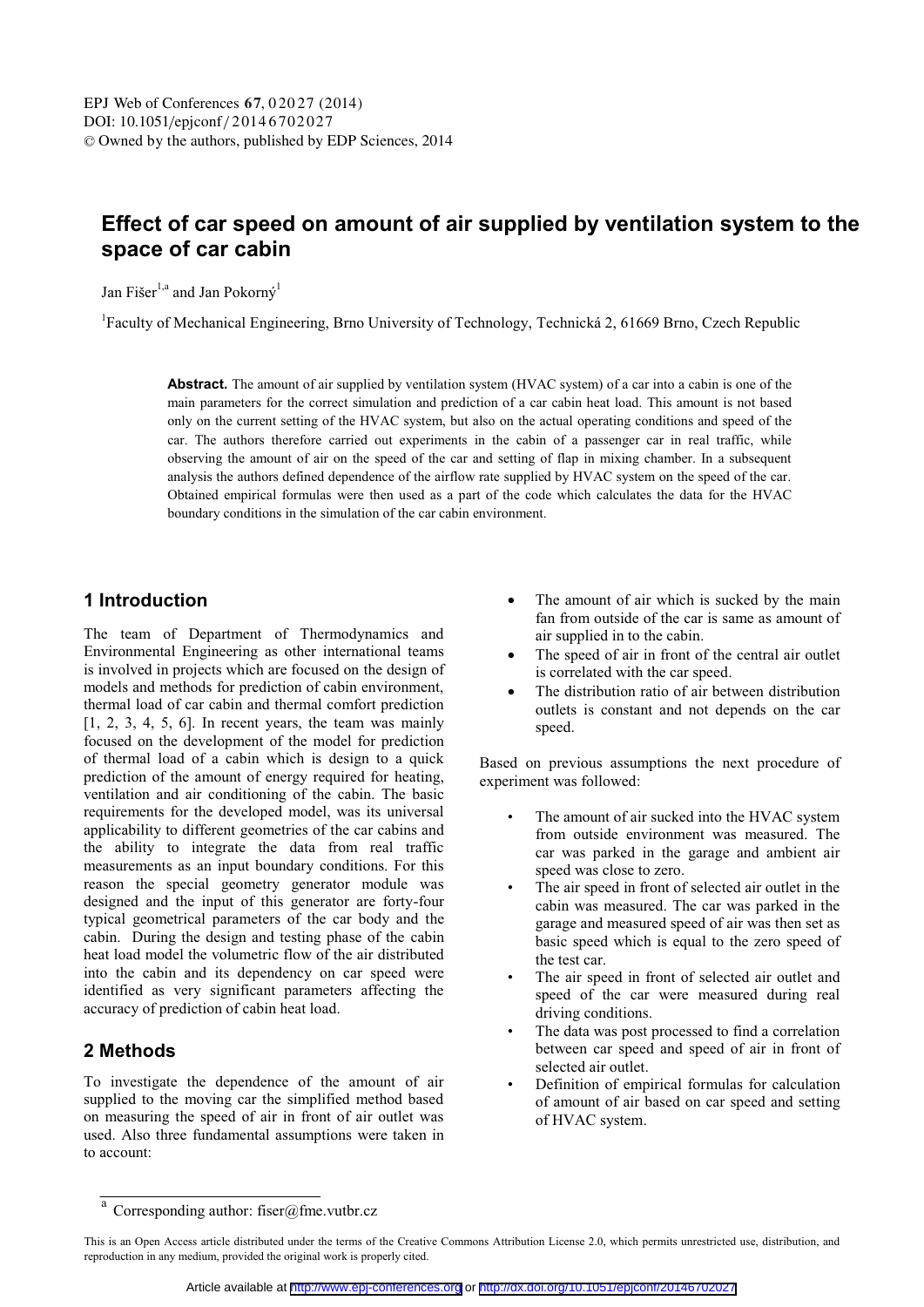The supply air flow rate was calculated based on the equation 1, where the area *S* is a free area of suction fan opening and *w* is average speed of the air.

$$
\dot{V} = S \cdot w \tag{1}
$$

#### **2.1 Equipment for experiment**

The hot wire anemometer (Testo  $435 +$  Anemometric probe 0635 1535) was placed in the axis and at the distance of 5 cm in front of the outlet grille of central dashboard outlet. The shut-off flap of the outlet was set as fully open. The air distribution system of the test vehicle (Škoda Felicia Combi) was set to supply air from the central dashboard outlets and through the outlet under the windshield. The air speed in front of the central outlet was measured continuously during whole driving test and the data was logged into TESTO 435 logger.



**Figure 1.** Position of anemometric probe in front of central dashboard outlet.

Before the start of the test driving the volumetric flow of air sucked into the HVAC system was measured in garage and the procedure base on measurement of air speed in mesh of two by six points was used as can be seen in Figure 2. This amount of air was set as basic for zero speed of the car and the vales are listed in Table 1.

**Table 1.** Measured volumetric flow and air speed for zero car speed.

| Fan speed | <b>Volumetric flow sucked</b><br>in to the fan<br>[l/s] | Air speed in<br>front of outlet<br>[m/s] |
|-----------|---------------------------------------------------------|------------------------------------------|
|           | 21.7                                                    | 2.63                                     |
|           | 48.6                                                    | 5.88                                     |

The position of the test car was measured using Global Positioning System and common smartphone Nokia 6220 with special freeware Nokia Sports tracker. The software logged position of car each 0.1 s and from two different positions is able to calculate bearing and speed of the car. The data from hot wire anemometer,

TESTO logger and GPS were synchronised based on logging time stamp of the samples.



**Figure 2.** Measurement of volumetric flow on the inlet of the fan.

### **3 Description of the driving experiment**

The measurement was realized in real traffic condition thus the setup modes of HVAC system was based on demands of car crew (authors of the paper). All modes which were used during test cycle are listed in Table 1. and showed in figure 3.

| <b>Time</b> | <b>Description</b>              | Fan<br>speed | Mix flap<br>position |
|-------------|---------------------------------|--------------|----------------------|
| 11:13       | Start of test driving to Vyškov | 2            | 1/4                  |
| 11:29       | Increase of heating             | 2            | 1/2                  |
| 11:59       | Stop in Vyškov                  | 0            | 1/2                  |
| 12:06       | Start of test driving to Brno   | 4            | 1/4                  |
| 12:18       | Decreasing of heating           | 2            | 1/2                  |
| 12:59       | End of driving test             |              |                      |

**Table 2.** Measured modes of HVAC system.

The test circuit was track Brno-Vyškov and back with total length of 86 km, with time of 106 minutes. The test driving started at Brno 11:13 with fan speed controller set to second step and mixing flap of heating set to 1/4 (one quarter) of full heating mode. After sixteen minutes at 11:29, the heating was found as insufficient and the position of mixing flap was change to 1/2 (one half) of full heating mode. At 11:59 the test car reached Vyškov where was stopped until 12:06. Back driving to Brno started with fan speed controller set to highest fourth step and mixing flap was set to one quarter of full heating. This mode was select to prevent the fogging of the windshield. After 12 minutes the HVAC system was turn back to typical steady mode: fan speed second step, the position of mixing flap to 1/2 (one half) of full heating mode.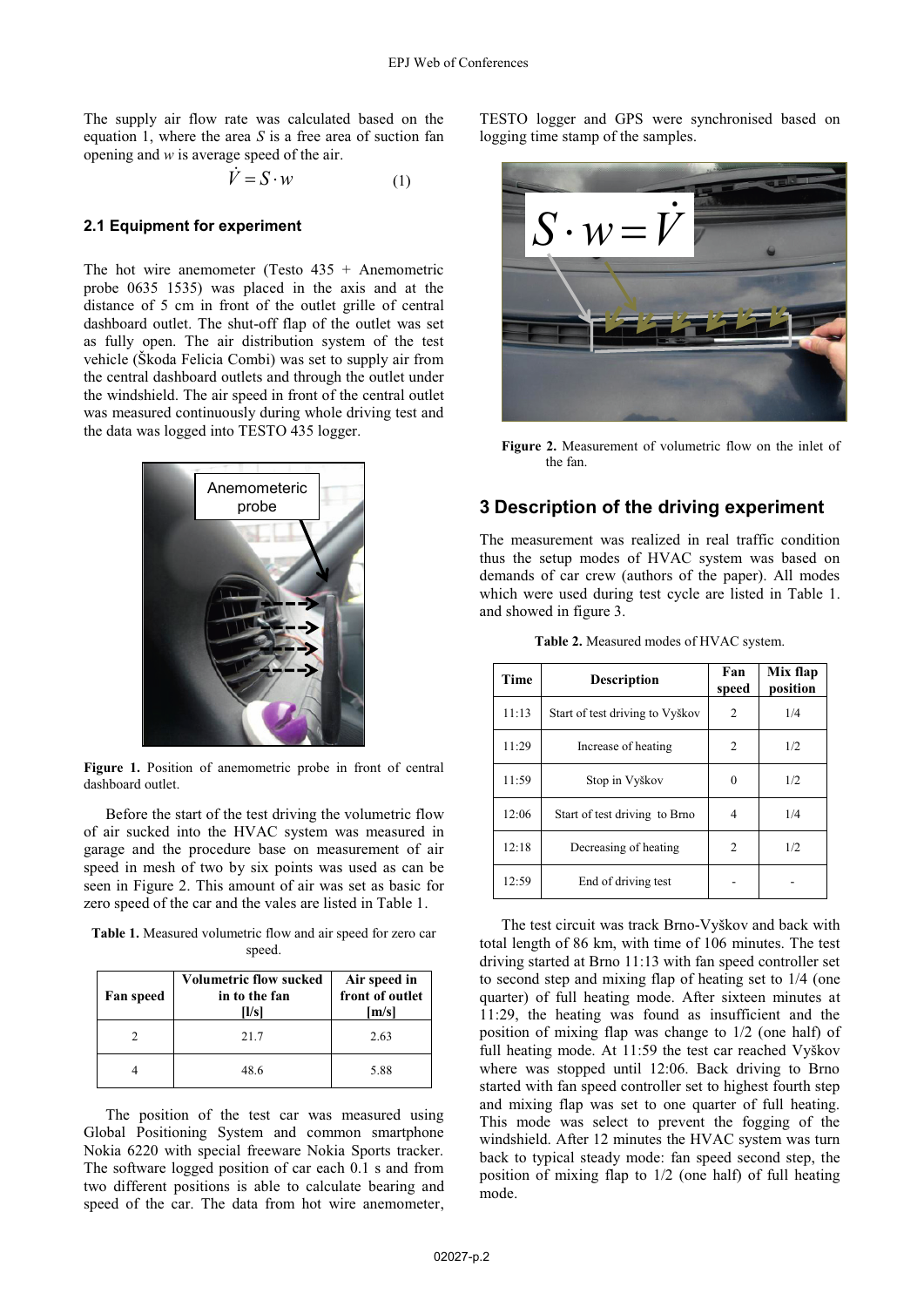

**Figure 3.** The modes of the HVAC system used during test driving.

#### **4 Discussion of results**

The data for car speed, speed of air in front of measured outlet and air temperature are depicted in Figure 4., 5. and 6. Car speed during test driving was in range from 0 km/h up to speed limit 90 km/h. The first part of driving (till 11:27) took place in the city, thus the maximal car speed was about 60 km/h, average speed was even lower due to the stops at traffic lights (see zero car speed). Outside the city the driver used A-road from Brno to Vyškov and average speed increase at value between 60 and 90 km/h.



Figure 4. The car speed during test drive circuit.

The air speed in front of middle outlet is shown in Figure 5. As can be seen the value of air speed is mainly influenced by setting of fan controller and also by speed of the car.



**Figure 5.** The air speed in front of the central dashboard outlet.

For example in 11:27 the test car left Brno and speed increased up to 90 km/h, the outside convection and heat loss of cabin also increased what was identified by driver as decrease of thermal comfort. So that at 11:29 the position of mixing flap was changed from 1/4 to 1/2 and air speed was increased from average 2.2 m/s to 3.5 m/s. After correction the temperature of supplied air increased from average 25 °C to 35 °C as can be seen in figure 6.



**Figure 6.** The temperature of air in front of the central dashboard outlet.

During the test driving three different modes of HVAC system were used. Based on these combinations the air speed data and car speed data were sorted to the three groups and in next step the data were plotted to the graph of air speed versus car speed. The result is shown in Figure 7. The most of data belongs to combination Fan speed 2, mixing flap 1/2, because this setting was optimal for keeping the cabin temperature close to crew thermal comfort. Other two combinations were used in shorter period thus the amount of points is lower but still sufficient for correct regression.



Figure 7. Air speed in front of the central outlet vs. speed of the test car.

The final linear functions which approximate data from measurements are in Table 3. Last column of table shows the ratio of functions values when the car speed is equal to 90 km/h and 0 km/h. As can be seen the highest dependency of air speed on car speed was observed in combination: Fan speed  $2 +$  Mixing  $1/2$ .